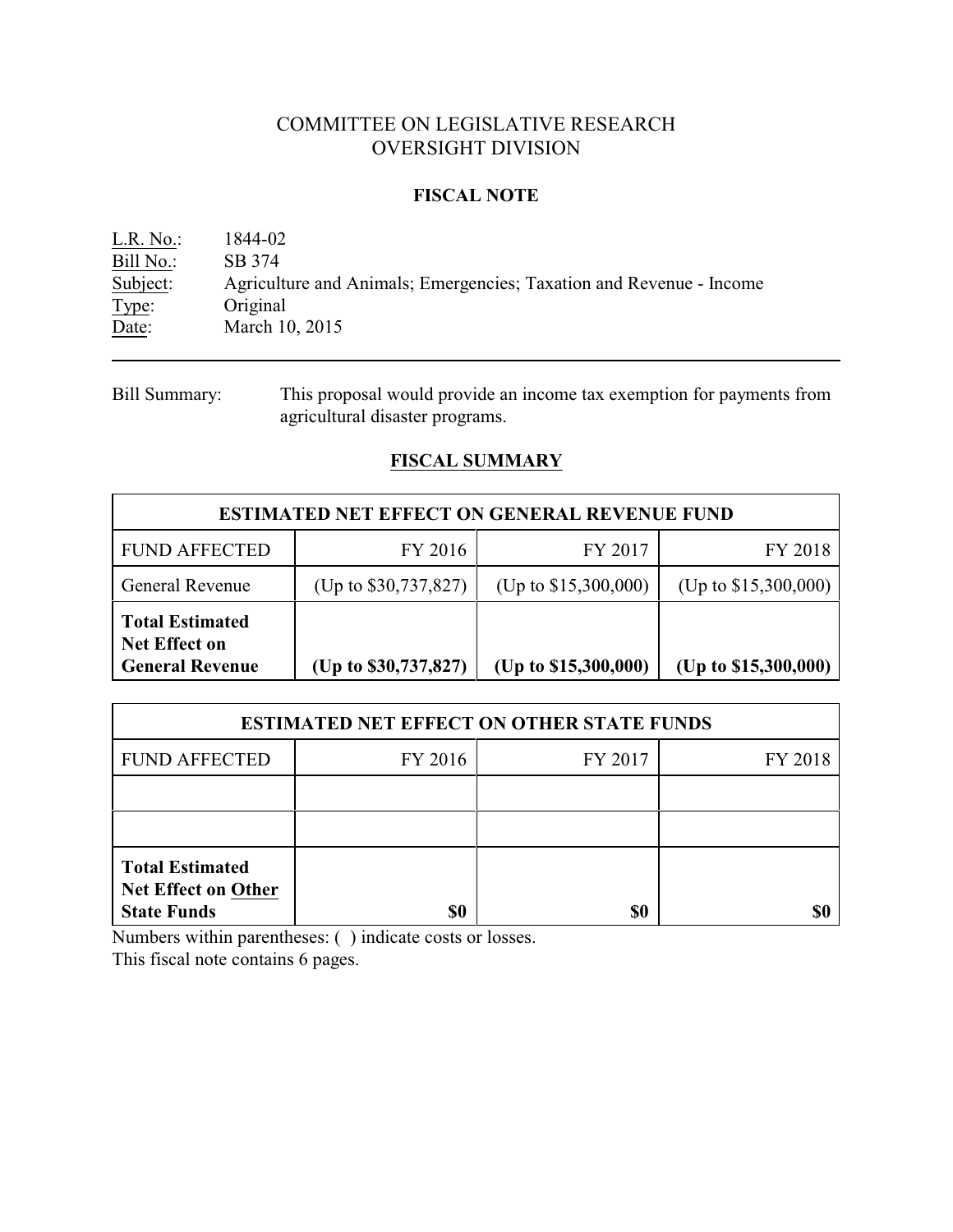L.R. No. 1844-02 Bill No. SB 374 Page 2 of 6 March 10, 2015

| <b>ESTIMATED NET EFFECT ON FEDERAL FUNDS</b>                        |         |         |         |  |
|---------------------------------------------------------------------|---------|---------|---------|--|
| <b>FUND AFFECTED</b>                                                | FY 2016 | FY 2017 | FY 2018 |  |
|                                                                     |         |         |         |  |
|                                                                     |         |         |         |  |
| <b>Total Estimated</b><br>Net Effect on All<br><b>Federal Funds</b> | \$0     | \$0     |         |  |

| <b>ESTIMATED NET EFFECT ON FULL TIME EQUIVALENT (FTE)</b>    |         |         |         |  |
|--------------------------------------------------------------|---------|---------|---------|--|
| <b>FUND AFFECTED</b>                                         | FY 2016 | FY 2017 | FY 2018 |  |
|                                                              |         |         |         |  |
|                                                              |         |         |         |  |
| <b>Total Estimated</b><br><b>Net Effect on</b><br><b>FTE</b> |         |         |         |  |

**Estimated Net Effect (expenditures or reduced revenues) expected to exceed \$100,000 in any** of the three fiscal years after implementation of the act.

| <b>ESTIMATED NET EFFECT ON LOCAL FUNDS</b> |         |         |         |
|--------------------------------------------|---------|---------|---------|
| <b>FUND AFFECTED</b>                       | FY 2016 | FY 2017 | FY 2018 |
| Local Government                           | \$0     | \$0     | \$0     |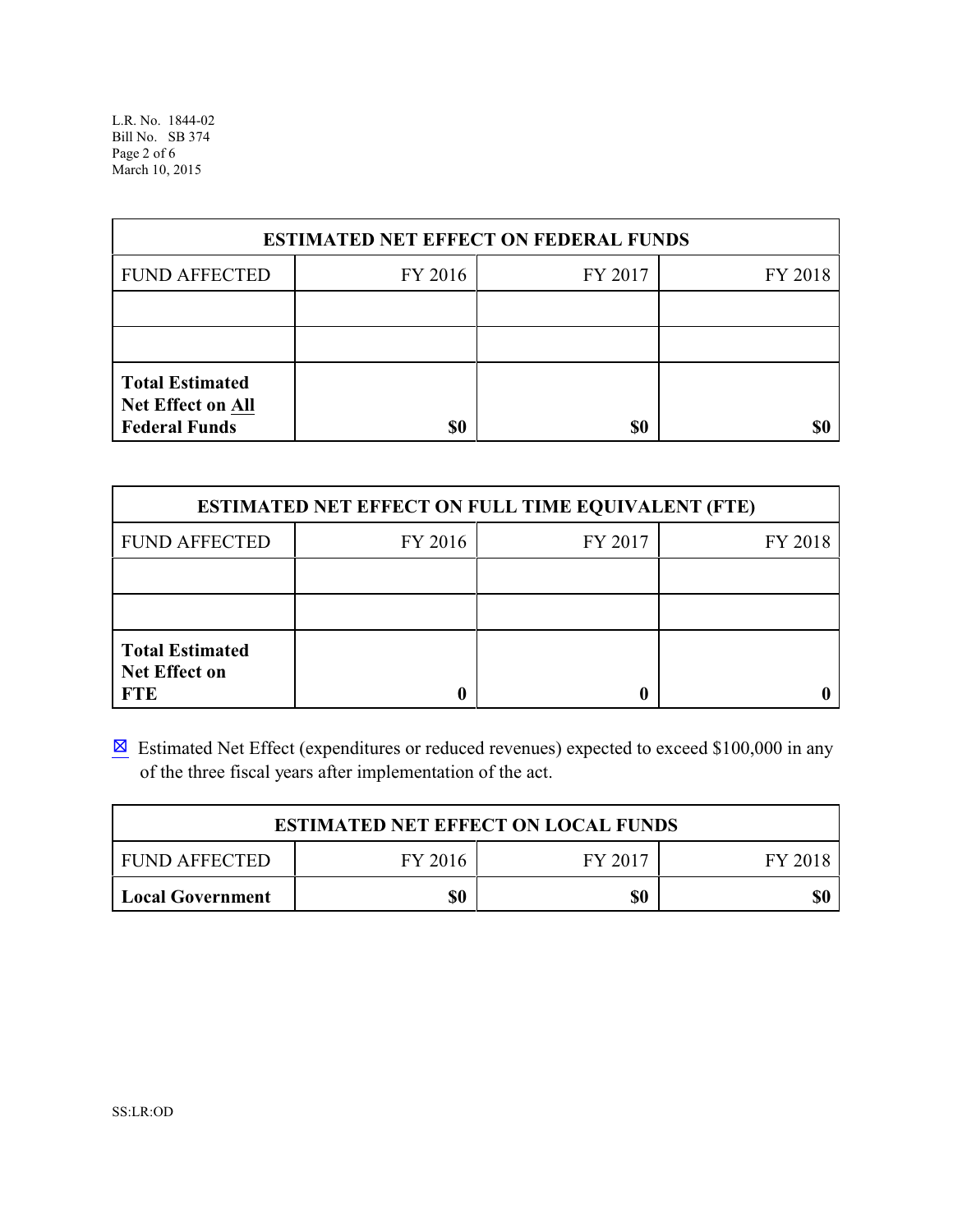L.R. No. 1844-02 Bill No. SB 374 Page 3 of 6 March 10, 2015

## **FISCAL ANALYSIS**

#### ASSUMPTION

**Oversight** was unable to receive agency responses in a timely manner due to the short fiscal note request time. Oversight has prepared this fiscal note with the best current information that we have, or with prior year information regarding a similar bill. Upon the receipt of agency responses, Oversight will prepare an updated fiscal note and seek the necessary approval of the chairperson of the Joint Committee on Legislative Research to publish a new fiscal note.

Officials from the **Office of Administration - Division of Budget and Planning (BAP)** assume this proposal would reduce Total State Revenues (TSR) by \$15.3 million and would impact the calculation required under Article X, Section 18(e) of the state constitution.

BAP officials noted this proposal would allow a taxpayer to deduct from Missouri adjusted gross income, any payments from any program that provides compensation to agricultural producers who have suffered losses due to a disaster, emergency, or decline in market price/value. BAP officials used data provided by the United States Department of Agriculture (USDA) to estimate this proposal would exempt as much as \$255.7 million in income from tax.

Since deductions do not reduce taxes on a dollar for dollar basis, BAP officials assume this exemption would reduce TSR by  $(\$255,700,000 \times 6\%) = \$15.3$  million. The proposal would allow the deduction for 2014; therefore, the impact in fiscal year 2016 could be as much as \$30.7 million. The annual revenue reduction could also vary in the future due to the impact of SB 509 (2014).

**Oversight** notes the BAP estimate is based on an assumption that all such payments would be subject to the maximum personal income tax rate of 6% for FY 2016 and FY 2017, and a potentially reduced rate for FY 2018. Oversight also notes the reduced rate for 2017 returns filed in FY 2018 is contingent on net general revenue collections exceeding a net general revenue collections threshold which may or may not occur. Finally, some of the payments may be received by individuals who would be taxed at a lower rate due to total taxable income less than \$9,000.

**Oversight** will include an estimated revenue reduction in this fiscal note based on the BAP response; Oversight will indicate an amount up to \$30.7 million in FY 2016, for 2014 amended returns and 2015 returns which would be filed in FY 2016, and an amount up to \$15.3 million for FY 2017 and FY 2018.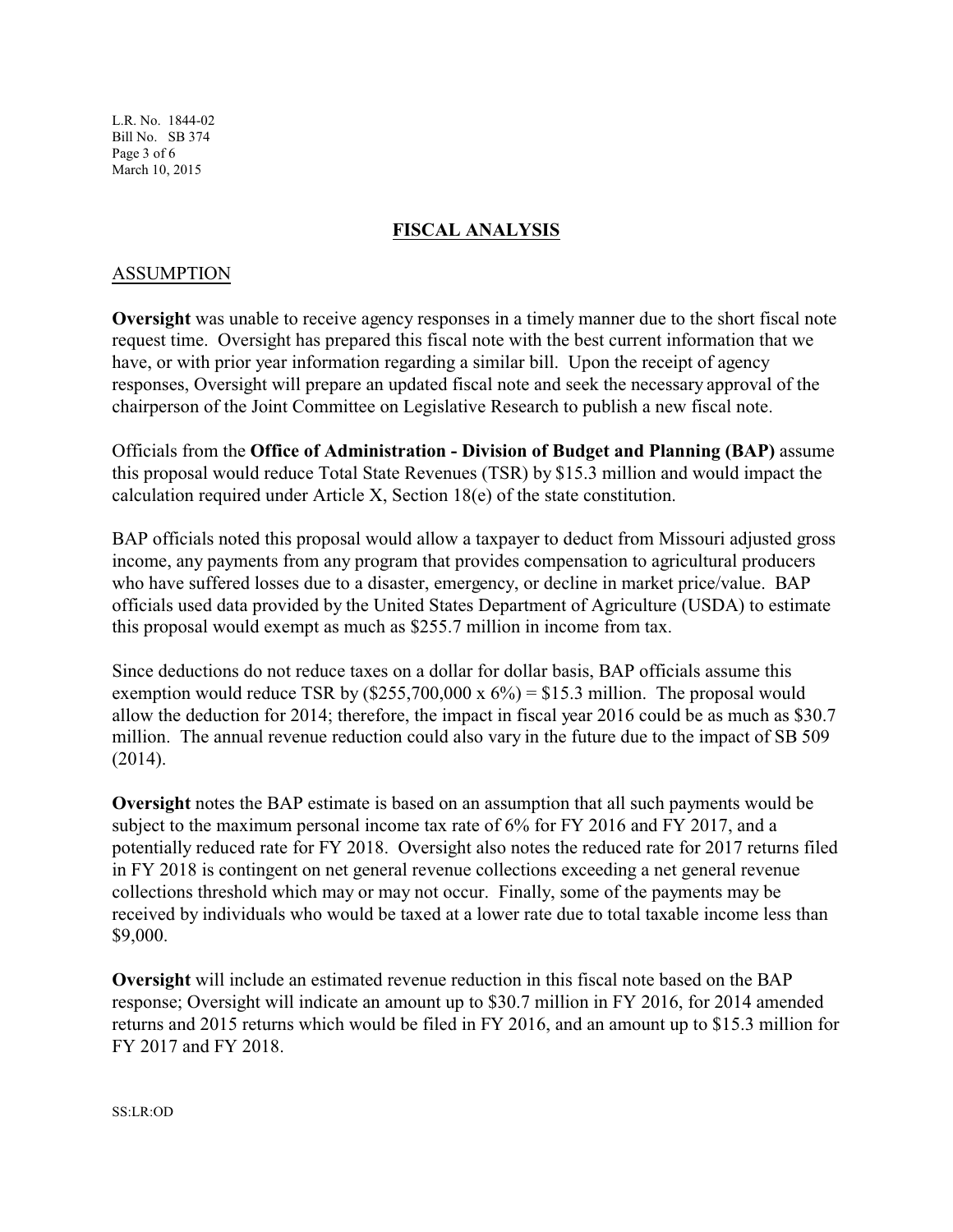L.R. No. 1844-02 Bill No. SB 374 Page 4 of 6 March 10, 2015

### ASSUMPTION (continued)

Officials from the **Department of Revenue (DOR)** noted the proposal would, effective January 1, 2014, allow a subtraction from the federal adjusted gross income of the amount of income an agricultural producer receives to compensate for losses because of disaster, emergency, or decline in market prices. The provisions in Subdivision (10) allow for the subtraction from the taxpayer's federal adjusted gross income to the extent the taxpayer included the payment in his or her federal adjusted gross income.

DOR officials assumed Personal Tax would require programming and form changes, and two additional Revenue Processing Technicians I for contacts on the delinquent and non-delinquent tax lines.

DOR officials provided an estimate of the administrative cost to implement the proposal including two additional employees; the total including additional employees, benefits, equipment, and expense, was \$81,681 for FY 2016, \$84,086 for FY 2017, and \$84,960 for FY 2017.

**Oversight** notes this proposal would change a limited number of computations on income tax returns and would not be expected to have a significant impact on the number of returns filed. Oversight notes a significantly high percentage of income tax returns are prepared online, electronically, or by paid preparers, and assumes there would not be a significant number of additional errors resulting from the changes in this proposal. Oversight assumes existing DOR staffing would be adequate to implement this proposal. If unanticipated additional costs are incurred or if multiple proposals are implemented that increase DOR costs or the workload for DOR employees, resources could be requested through the budget process.

**DOR** officials also provided an estimate of the IT cost to implement the proposal of \$37,827 based on 504 hours of programming at the current state contract rate of \$75 per hour to make changes to DOR systems.

**Oversight** will include the DOR estimate of the IT cost implement the proposal in this fiscal note.

Officials from **Office of the Secretary of State**, the **Joint Committee on Administrative Rules** and the **Department of Agriculture** assume this proposal would not have a fiscal impact to their organizations.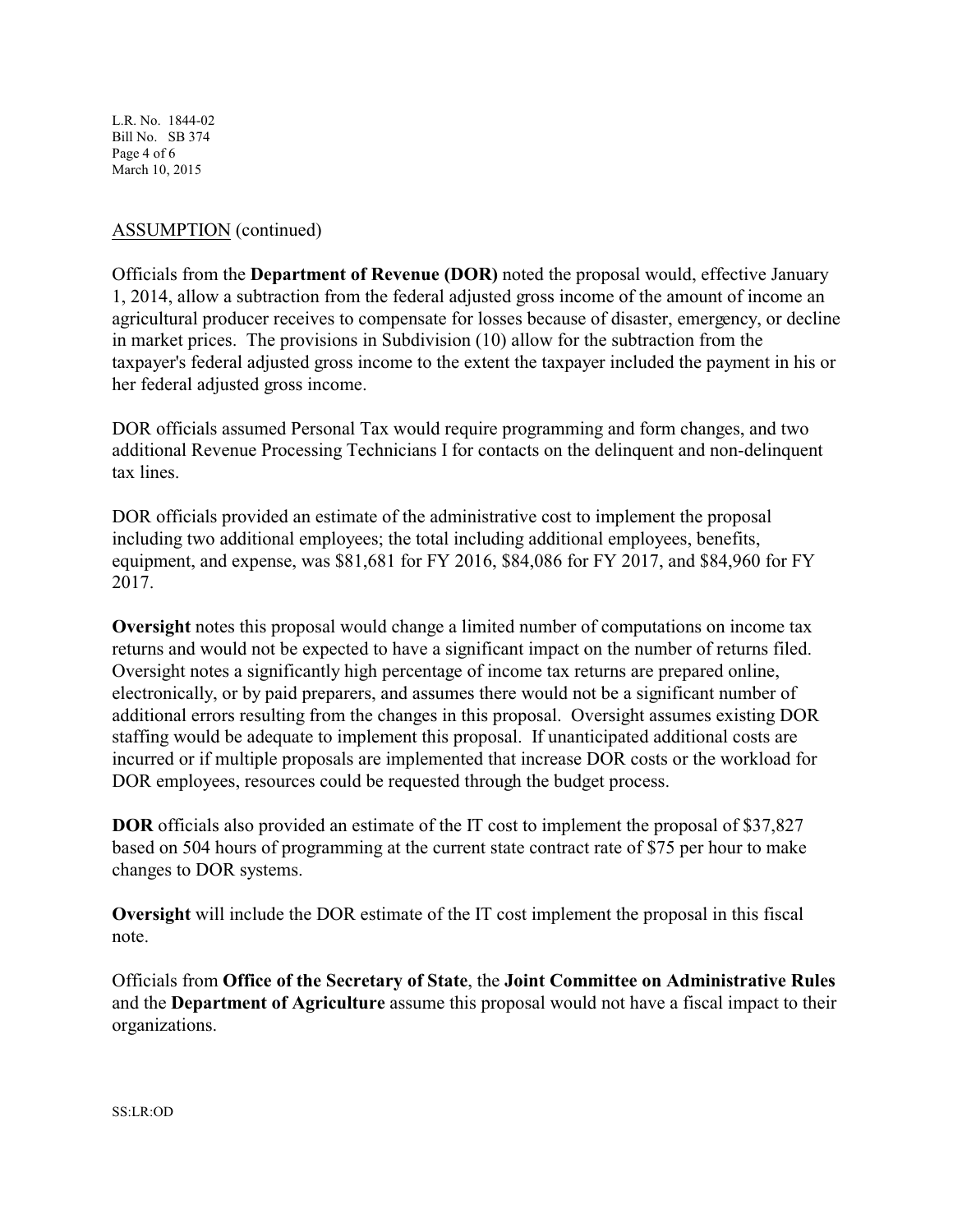L.R. No. 1844-02 Bill No. SB 374 Page 5 of 6 March 10, 2015

| FISCAL IMPACT - State Government<br><b>GENERAL REVENUE FUND</b> | FY 2016<br>$(10 \text{ Mo.})$ | FY 2017                   | FY 2018                 |
|-----------------------------------------------------------------|-------------------------------|---------------------------|-------------------------|
| Cost - DOR<br>Computer programming                              | $(\$37,827)$                  | \$0                       | \$0                     |
| Revenue reduction<br>Tax exemption                              | $(Up$ to<br>\$30,700,000)     | $(Up$ to<br>\$15,300,000) | (Up to<br>\$15,300,000  |
| <b>ESTIMATED NET EFFECT ON</b><br><b>GENERAL REVENUE FUND</b>   | (Up to<br>\$30,737,827)       | $(Up$ to<br>\$15,300,000) | (Up to<br>\$15,300,000) |
| FISCAL IMPACT - Local Government                                | FY 2016<br>$(10 \text{ Mo.})$ | FY 2017                   | FY 2018                 |
|                                                                 | <u>\$0</u>                    | <u>\$0</u>                | <u>\$0</u>              |

#### FISCAL IMPACT - Small Business

This proposal would have a direct fiscal impact on businesses involved in agriculture.

#### FISCAL DESCRIPTION

This proposal would provide an income tax exemption for payments in all tax years beginning on or after January 1, 2014 for income received as payment from any program which compensates agricultural producers who have suffered a loss as a result of a disaster, emergency, or decline in market prices or values.

This legislation is not federally mandated, would not duplicate any other program and would not require additional capital improvements or rental space.